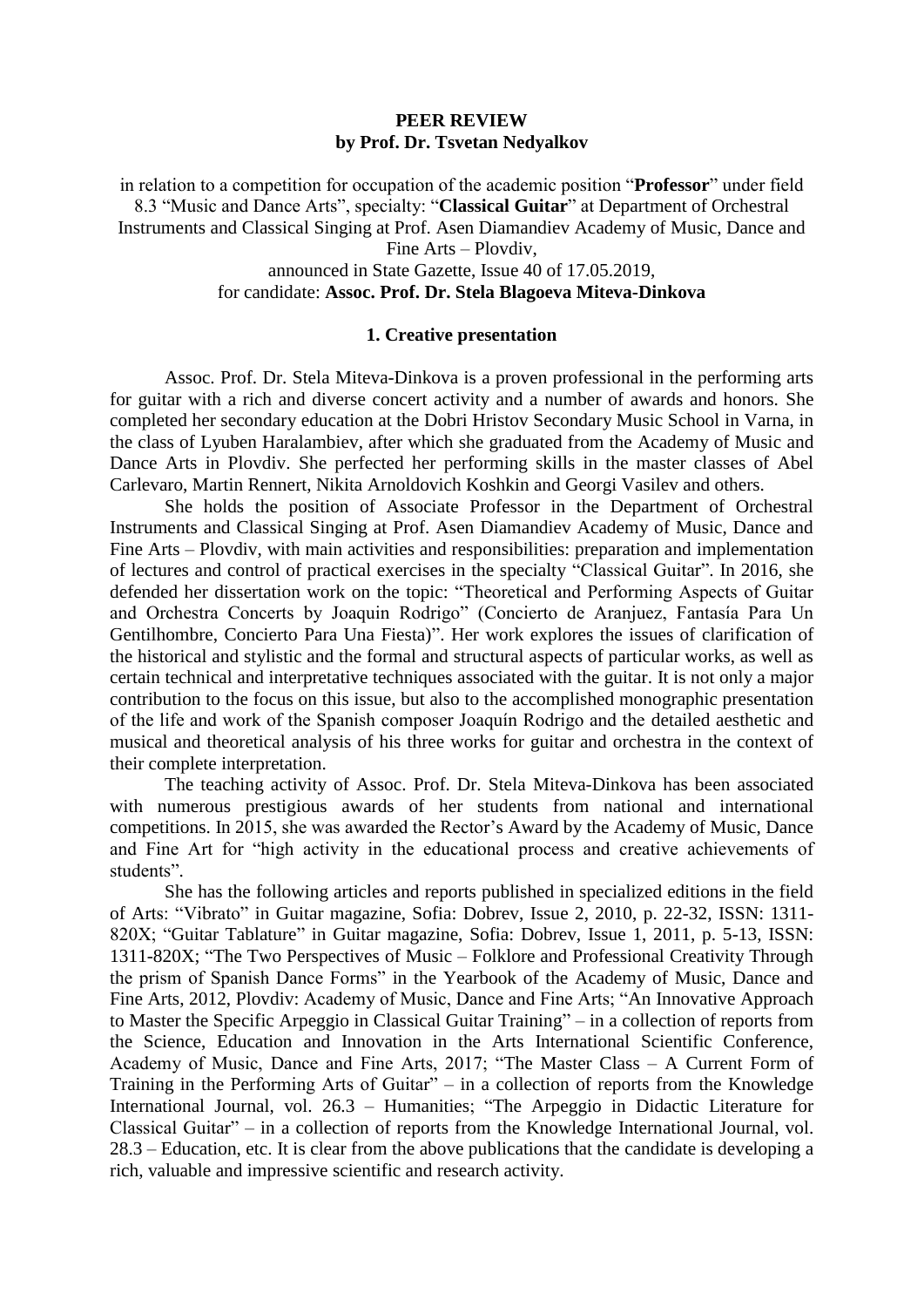### **2. REFERENCE FOR MEETING THE MINIMUM NATIONAL REQUIREMENTS**

The reference presented by Assoc. Prof. Dr. Stela Miteva-Dinkova meets the relevant minimum national requirements for scientific, teaching and artistic activities, defined in the Appendix on professional directions for the academic position "Professor" based on the indicators under Art.2b, para.2 of the Act for the Development of the Academic Staff in the Republic of Bulgaria.

The required number of points by groups of indicators for the academic position "Professor" is 500, and in the case of Assoc. Prof. Dr. Stela Miteva-Dinkova, it is **1,350.**

They are broken down by activities as follows:

Group A: Dissertation work for the award of educational and scientific degree "Doctor" – **50** points.

Group **C:** Leading (independent) artistic expression in the field of Arts – **210** points. The candidate has presented 5 solo recitals and one chamber concert – flute and guitar. Apart from the rich and wide-ranging program, it is noteworthy that these concerts have taken place in prestigious halls such as: the Grand Hall of the Lausanne Conservatory, Sion (Switzerland), 17.05.2011, the Chamber Hall of the Karol Lipinski Music Academy, Wroclaw (Poland), the Molyvos Conference Hall, Molyvos (Lesbos Island, Greece), the Concert Hall of the Music Department at the Los Angeles Valley College, California (USA), and more.

I would like to make a reservation here that I will overlook some of the numerous appearances in concerts and events described below, which show the great creative activity of Stela Miteva-Dinkova.

Group **D:** Book published on the basis of a dissertation work for the award of the educational and scientific degree "Doctor" or for the award of the scientific degree "Doctor of Sciences" **– 70** points.

Articles and reports published in specialized editions in the field of Arts – **135** points.

Supporting creative performances or participation in a collective product in the field of Arts – **170** points.

With respect to Group **D**, point 14 – *"Supporting creative performances or participation in a collective product in the field of Arts"*, the candidate has 17 participations in concerts and events, such as: Concert of lecturers from the Academy of Music, Dance and Fine Arts; Concert of Georgi Vasilev (classical guitar, Switzerland) within the Antique Theater, Sofia International Music Festival, Hall of Prof. P. Vladigerov National Academy of Music; Concert of lecturers from the Academy of Music, Dance and Fine Arts – Plovdiv, Gdansk (Poland), Senate Hall of the Stanislaw Moniuszko Academy of Music; Chamber Music Concert of Stela Miteva-Dinkova (guitar) and Toni Shekerdzhieva-Novak (vocals), etc. These groups of activities, which are central and represent the artistic and performing activity of the performer goes far beyond the minimum indicators, but the quantitative indicators are only external. The performances of Assoc. Prof. Dr. Stela Miteva-Dinkova stand out with high professionalism and receive incredibly affectionate critical evaluations.

Group **E:** Peer reviews of realized author's own products or creative appearances in specialized editions in the field of Arts: **110** points. Here are mentioned 11 peer reviews with links in specialized editions for her appearances such as: "Art Spectrum", "Music Horizons", "Guitar Magazine", and more. They all emphasize the professional qualities of the candidate and her rich concert activity.

Group **F: Item 22** Participation in a national scientific, educational or artistic project – **30** points. Two major projects are presented: The Fire of Orpheus International Summer